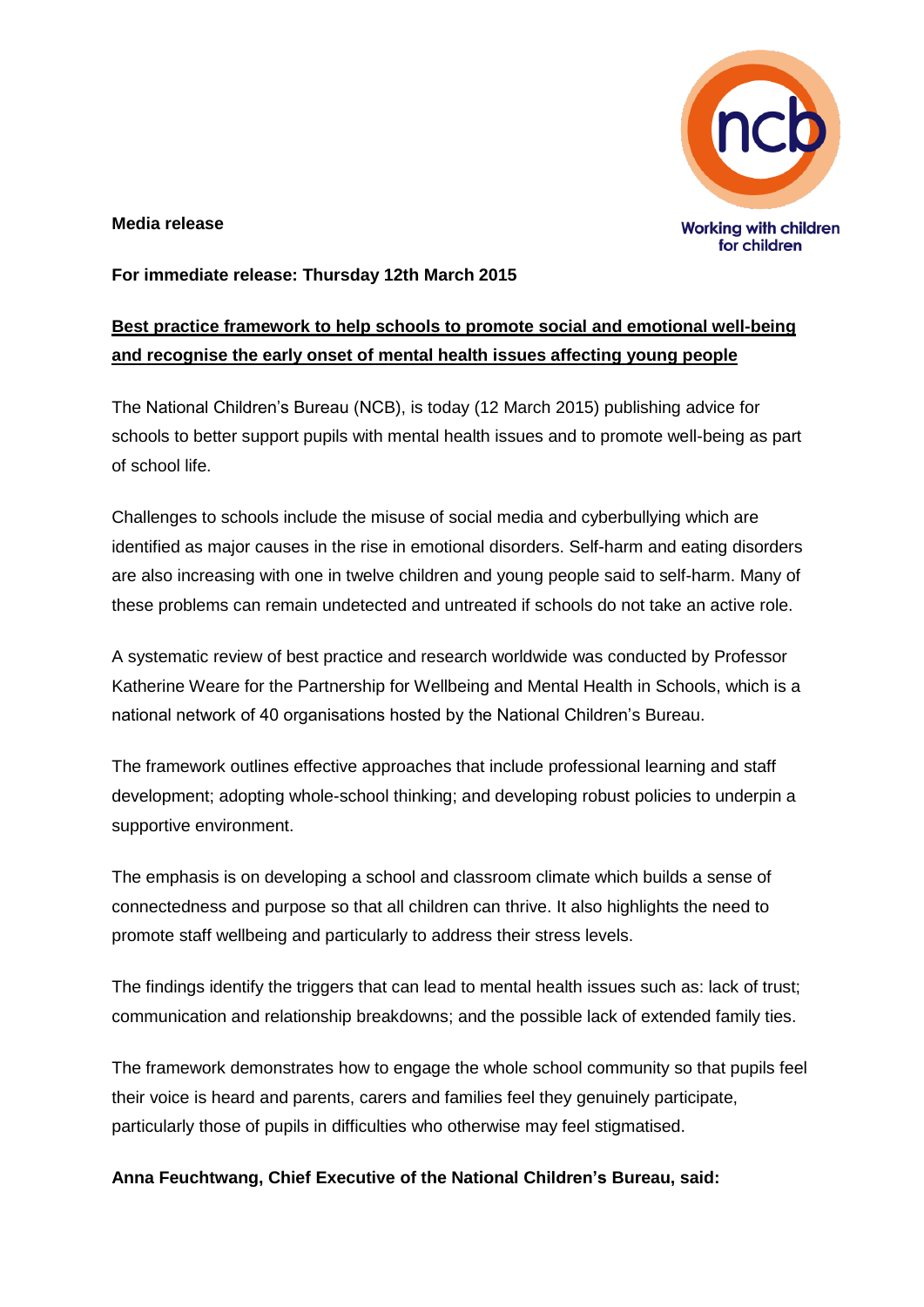*'This framework highlights the benefit of adopting a whole-school approach to promoting social and emotional well-being, to help address mental health problems both in pupils and staff.* 

*'By framing principles which are directly informed by international research our aim is to give*  school leaders and their staff the best support to deliver effective interventions. This will *impact on academic learning and motivation as well as staff and pupil well-being. It will reduce mental health problems and improve school behaviour.'*

## **Lucie Russell, Director of Campaigns and Media at YoungMinds, said:**

*'YoungMinds is pleased to be a part of the Partnership for Wellbeing and Mental Health in Schools, and welcomes this guidance which will be much valued by schools and policy makers.*

*'Across the political spectrum the role of schools in promoting good mental health is gaining much support, and understanding of how resilience and results go hand-in-hand is growing. This advice on how to build positive mental health and resilience amongst all school pupils will add to the growing body of useful information on this vital subject.'*

# **Sue Williamson, Chief Executive of SSAT - the Schools, Students and Teachers Network, said:**

*'Successful schools have always recognised the significance of emotional and mental wellbeing across their school community. They realise that a healthy, safe and thriving community is the tangible expression of their values as an effective place of learning and development for all pupils.* 

*'Headteachers appreciate that a school climate which fosters emotional well-being and positive mental health is reflected across the curriculum. They understand it is crucial for supportive whole-school systems to be clear and consistently implemented and they invest in their staff so they can confidently embed emotional well-being in every aspect of the school day.*

*'Schools that are committed to preparing their pupils in the fullest sense for adult life enjoy the fact that resilience and well-being also contribute positively to pupil achievement. They are equally sensitive to the need of young people to manage the stress and pace of our world today.* 

*'This framework outlines effective approaches that support the emotional well-being and mental health of the whole school community and the welfare of staff, given their pivotal role in promoting well-being.'*